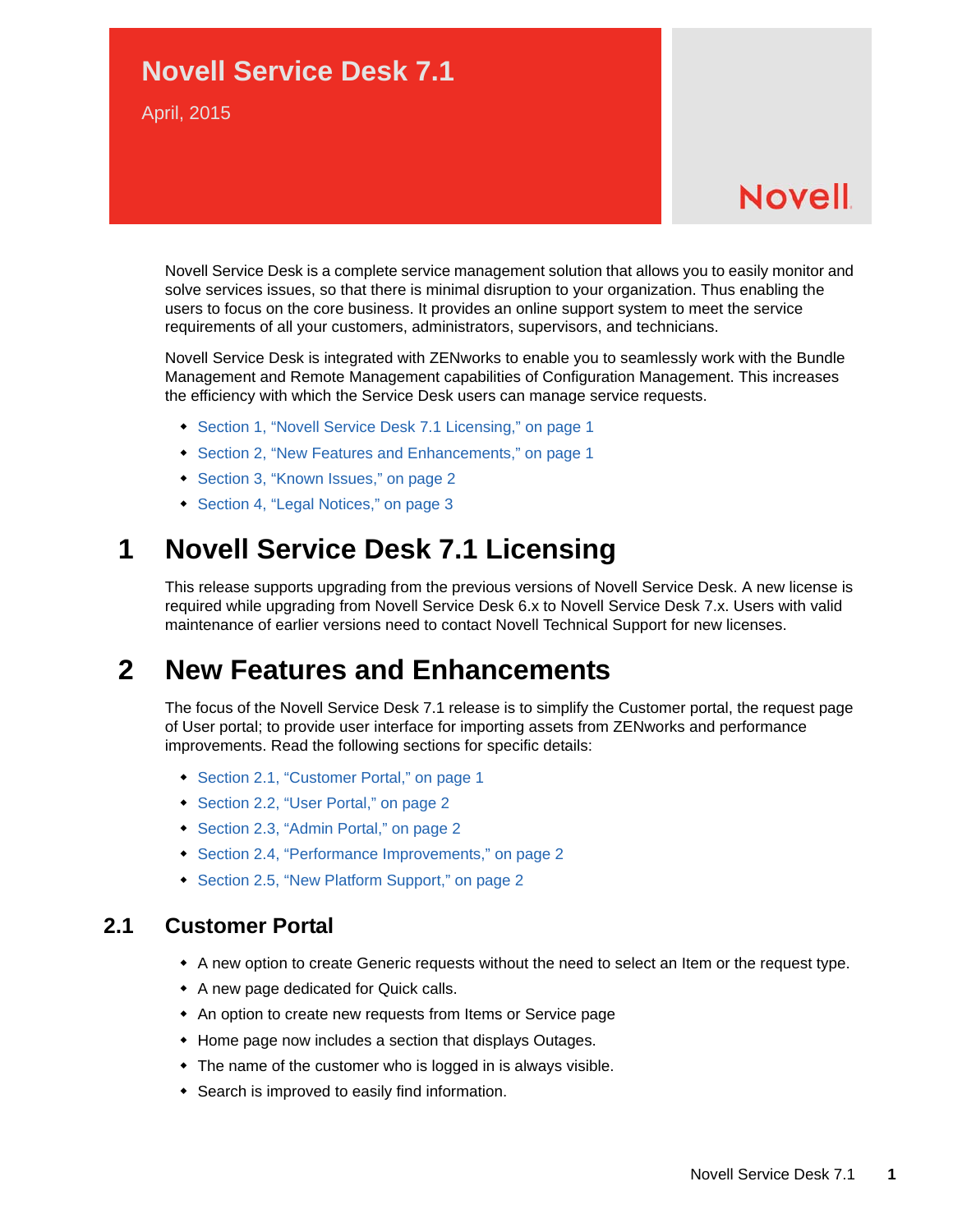#### <span id="page-1-1"></span>**2.2 User Portal**

- Request summary page is simplified.
- $\bullet$  It is now easy to add notes, attachments, change customer or item details, or collapse sections.
- A new *Assign to me* button is added to request page that enables the user to self-assign a request in a single click
- The free text search option helps while linking the current request to another. Thus there is no need to remember the request number.
- Workflows now provides an option to add listener class to the entry state.

#### <span id="page-1-2"></span>**2.3 Admin Portal**

- The new *ZENworks Import* setting lets you easily view, select, and import items such as hardware, software, and bundles from ZENworks. This is an alternative to the current import method that uses XML. **Path**: *Admin* > *Setup*>*ZENworks* >*ZENworks Import* tab.
- You can also migrate the existing or older System provided AMIE XML format to the ZENworks Import UI format.
- Different email notification messages are sent to technicians and customers when a request is created or closed.
- Style sheets (CSS) is now simplified to enable the administrator to customize the skins of all portals as required. **Path**: *Admin* > *Setup* > *User* > *Customize*
- A new Password Self Service (PSS) option is provided that can be configured to connect to external password self service tools from Novell Service Desk home page. **Path**: *Admin* >*Setup* >*PSS*.
- Now technicians have an option to schedule their vacation and to log in during vacation.

### <span id="page-1-3"></span>**2.4 Performance Improvements**

Performance improvements in several areas for improved response time on systems that include several thousands of items or requests.

#### <span id="page-1-4"></span>**2.5 New Platform Support**

Novell Service Desk includes support for the following:

- Java 7 and 8
- $\triangleleft$  RHEL6.5
- $\cdot$  SLES12
- Oracle 12c

In addition to the above listed changes, the Novell Service Desk 7.1 version includes other small enhancements and defect fixes.

### <span id="page-1-0"></span>**3 Known Issues**

The known issues in Novell Service Desk 7.1 include:

- ZENworks import and upgrade are not possible from xml
- ZENworks Import the delete feature will not delete items from CMDB.